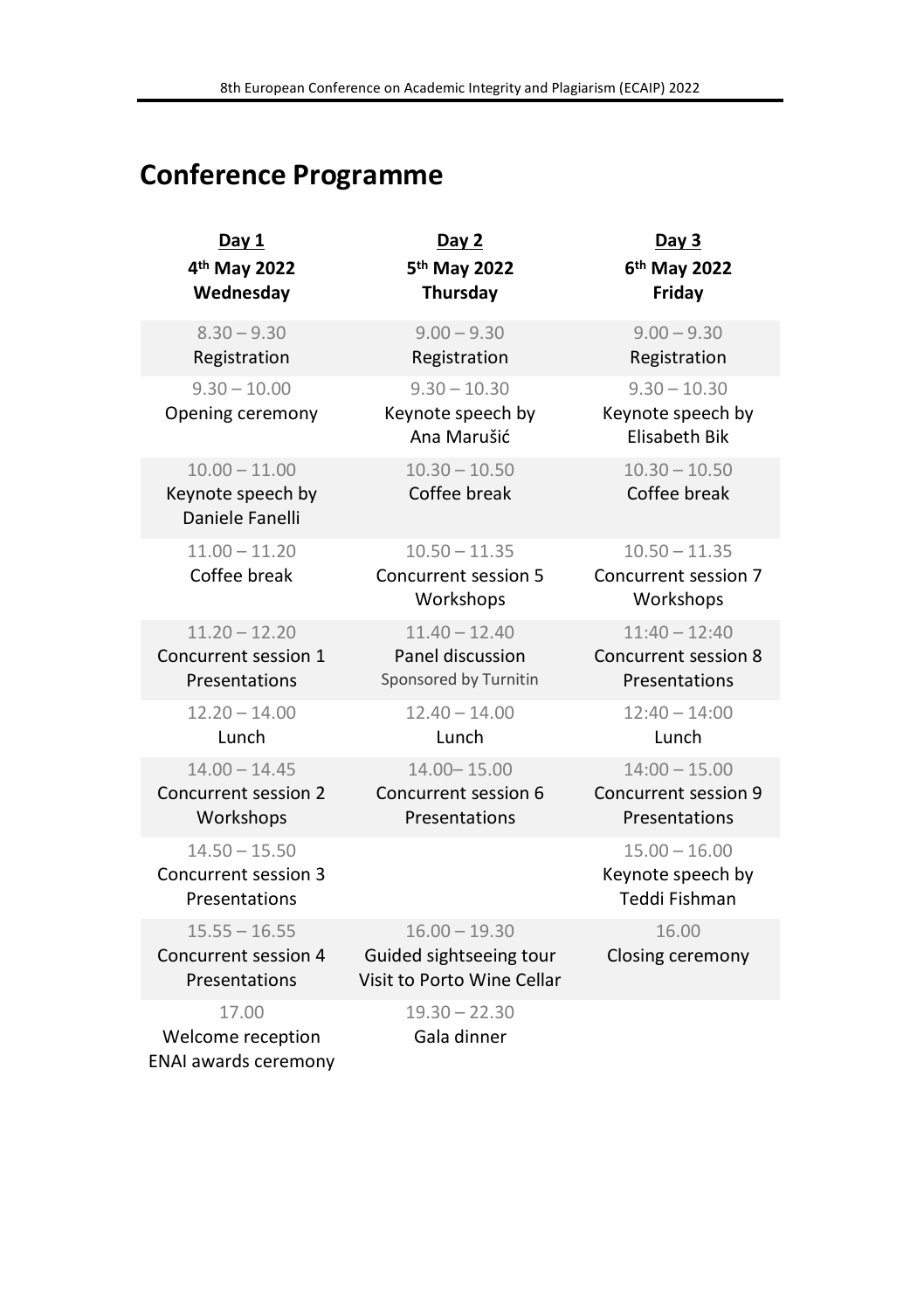## Detailed Programme – Wednesday, 4th May

| $8.30 - 9.30$                           | Registration                                                                                                                                                                   |             |
|-----------------------------------------|--------------------------------------------------------------------------------------------------------------------------------------------------------------------------------|-------------|
| Registration desk                       |                                                                                                                                                                                |             |
| $9.30 - 10.00$<br><b>CIM Auditorium</b> | <b>Opening ceremony</b>                                                                                                                                                        |             |
| $10.00 - 11.00$                         | Keynote speech by Daniele Fanelli                                                                                                                                              |             |
| CIM Auditorium                          | Research integrity in a complex world                                                                                                                                          |             |
|                                         | <b>Chair:</b> Laura Ribeiro                                                                                                                                                    |             |
| $11.00 - 11.20$<br>CIM Hall             | <b>Coffee break</b>                                                                                                                                                            |             |
| $11.20 - 12.20$                         | <b>Concurrent session 1 - Presentations</b>                                                                                                                                    |             |
| Room 1                                  | Chair: Milan Ojsteršek                                                                                                                                                         |             |
|                                         | How Much Overlap Means Plagiarism? A Controlled Test<br><b>Corpus</b><br>Patrick Juola                                                                                         | RAI         |
|                                         | Perceptions towards<br>Investigating the<br>Academic<br>Integrity of Instructors of English as a Foreign Language<br>Tutku Budak Ozalp                                         | RAI         |
|                                         | Beliefs and Practices about Academic Integrity in Online<br><b>Teaching at the University of Ottawa</b><br>Elaine Beaulieu                                                     | RAI         |
| Room 2                                  | Chair: Sonja Bjelobaba                                                                                                                                                         |             |
|                                         | Writing in plain sight: profiling employees of a UK-based<br>essay mill on Linkedin<br>Olumide Popoola                                                                         | ႘           |
|                                         | Assessment and Academic Integrity -<br>Irish<br>An .<br><b>Perspective</b><br>Edith Mullen, Noelle O'Connor                                                                    | ပ္ပ         |
|                                         | Contract Cheating in Israel During The COVID-19<br>Pandemic<br><b>Yovav Eshet</b>                                                                                              | ပ္ပ         |
|                                         | <b>Chair:</b> Teddi Fishman<br>Understanding academic impoverishment as it relates to<br>academic integrity and quality assurance in higher<br>education<br>Sarah Elaine Eaton | <b>AICD</b> |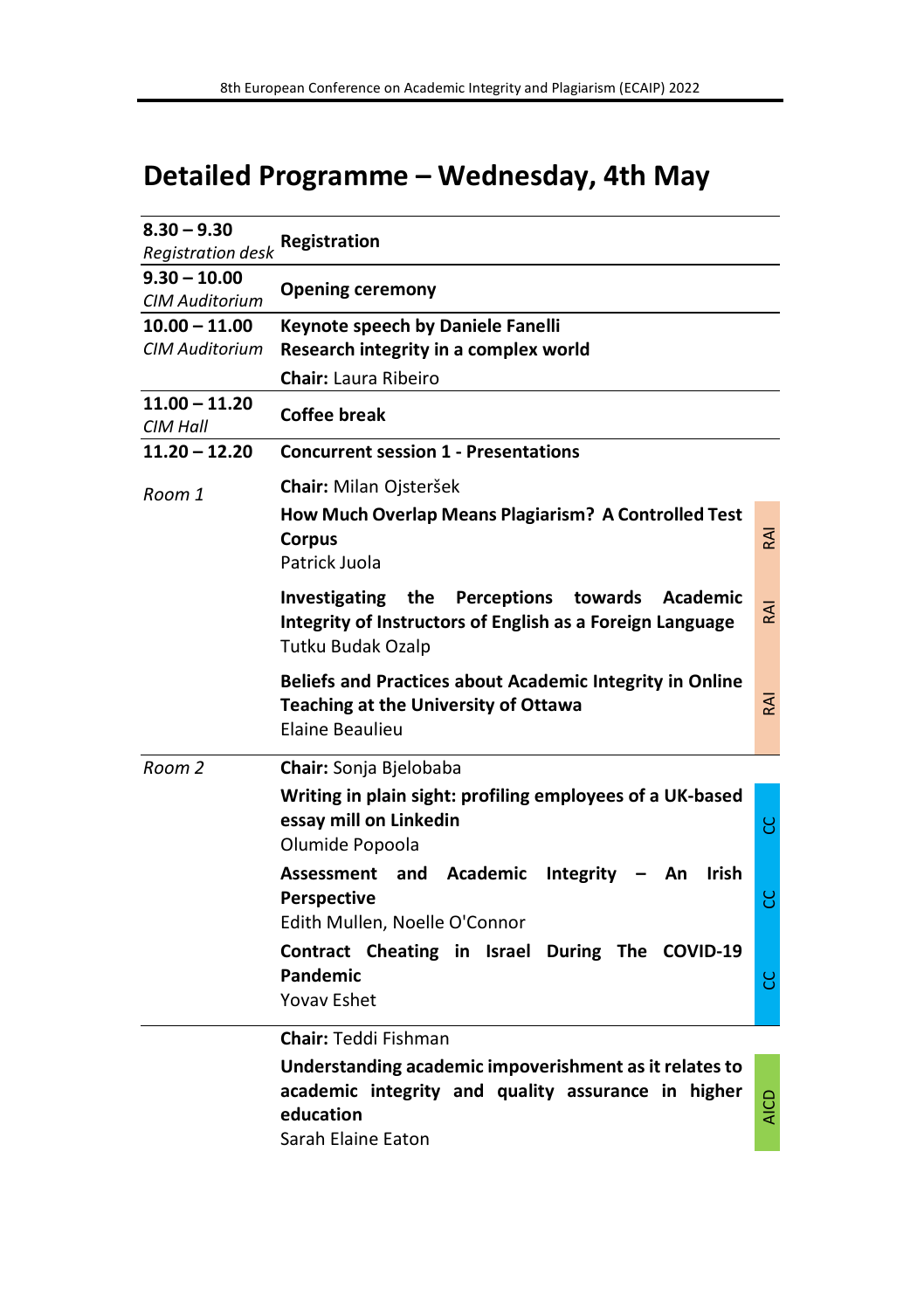| Room 3                                   | Being and Becoming: Addressing Cultural Differences<br>through a Proactive Learner-Driven and Instructor-<br><b>Facilitated Socialization Process</b><br>Elaine Khoo                                                                                                                                          | AICE        |
|------------------------------------------|---------------------------------------------------------------------------------------------------------------------------------------------------------------------------------------------------------------------------------------------------------------------------------------------------------------|-------------|
|                                          | Students on the frontlines of academic integrity-who are<br>they and (why) do we need them?<br>Pegi Pavletić, Megan O' Connor, Sue Hackett, Borna<br>Nemet                                                                                                                                                    | <b>AICD</b> |
| Room 4                                   | <b>Chair: Dita Dlabolova</b>                                                                                                                                                                                                                                                                                  |             |
|                                          | A year in the life of Academic Integrity Continuing<br><b>Professional Development</b><br>Michelle Tooher, Mairead Greene                                                                                                                                                                                     | CPDAI       |
|                                          | Ethics and IT: Experience with a new course<br>Tomáš Foltýnek                                                                                                                                                                                                                                                 | CPDAI       |
| $12.20 - 14.00$<br><b>Restaurant YOU</b> | Lunch                                                                                                                                                                                                                                                                                                         |             |
| $14.00 - 14.45$                          | <b>Concurrent session 2 - Workshops</b>                                                                                                                                                                                                                                                                       |             |
| Room 1                                   | Chair: Inga Gaižauskaitė                                                                                                                                                                                                                                                                                      |             |
|                                          | Bridging academic and research integrity in a game on<br>fabrication<br>Gaižauskaitė,<br>Sandra<br>Krutulienė,<br>Inga<br>Sonata<br>Vyšniauskienė, Volodymyr Sherstjuk, Maryna Zharikova                                                                                                                      | AIEPTCD     |
| Room 2                                   | <b>Chair: Irene Glendinning</b>                                                                                                                                                                                                                                                                               |             |
|                                          | Strengths and weaknesses of peer review: Enhancing<br>integrity and professional standards in publications<br>Irene Glendinning, Sonja Bjelobaba, Salim Razi, Shiva D.<br>Sivasubramaniam, Sumayyia Dawood Marar, Muaawia<br>Ahmed Hamza, Laura Ribeiro, Robin Crockett, Burcu Özge<br>Razi, Ghazaleh Gholami | 요           |
|                                          |                                                                                                                                                                                                                                                                                                               |             |
| Room 3                                   | Chair: Tomáš Foltýnek                                                                                                                                                                                                                                                                                         |             |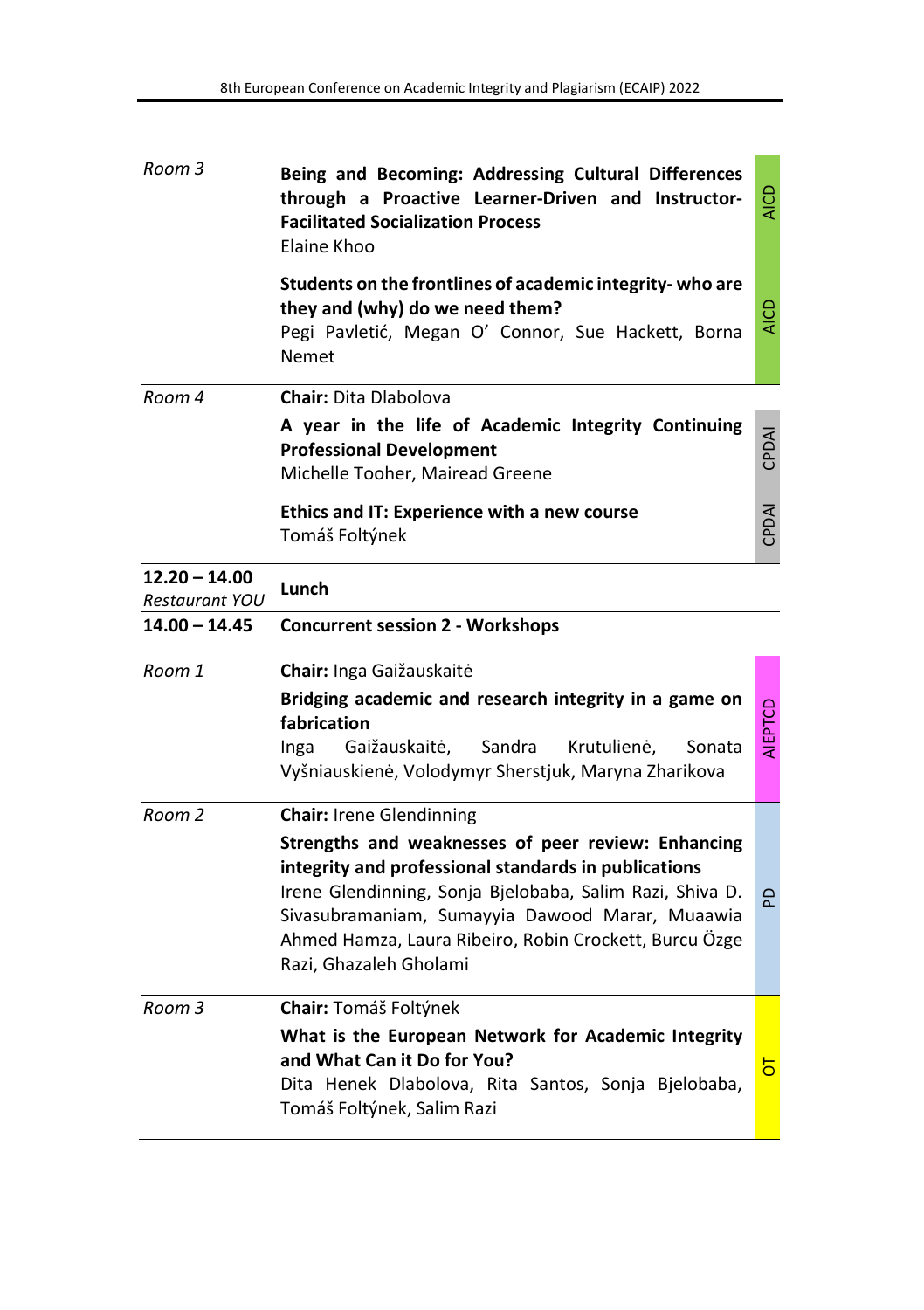| Room 4          | <b>Chair: Sarah Eaton</b>                                                                                                                                                                                                                                                     |                |
|-----------------|-------------------------------------------------------------------------------------------------------------------------------------------------------------------------------------------------------------------------------------------------------------------------------|----------------|
|                 | Using the IEPAR Framework - a workshop to build a<br>culture of integrity in higher education<br>Zeenath Reza Khan, Sreejith Balasubramanian, Ajrina<br>Hysaj                                                                                                                 | <b>AIEPTCD</b> |
|                 |                                                                                                                                                                                                                                                                               |                |
| $14.50 - 15.50$ | <b>Concurrent session 3 - Presentations</b>                                                                                                                                                                                                                                   |                |
| Room 1          | <b>Chair:</b> Irene Glendinning                                                                                                                                                                                                                                               |                |
|                 | Why do we need an international research partnership<br>on plagiarism prevention?<br>Martine Peters, Joseph Atoyebi, Nicole Boubée, Irene<br>Glendinning, Alyson King, Kathleen O'Reilly, Ceceilia<br>Parnther, Martine Pellerin, Salim Razi, Monica Soto,<br>Angelina Weenie | 준              |
|                 | Individualistic vs. Social Exam Dishonesty: Introduction<br>of Two-Factor Model<br>Maciej Koscielniak, Jolanta Enko, Agata Gasiorowska                                                                                                                                        | <b>RAI</b>     |
|                 | Publication and collaboration anomalies in academic<br>papers originating from a paper mill: evidence from a<br>Russia-based paper mill<br>Anna Abalkina                                                                                                                      | <b>RAI</b>     |
| Room 2          | <b>Chair: Salim Razi</b>                                                                                                                                                                                                                                                      |                |
|                 | Effect of Educational Intervention on Physicians and<br>Researchers' Knowledge, Practices and Perceptions<br>towards Predatory Journals (PJs)<br>Sumayyia Marar, Muaawia A. Hamza, Alaa Ashraf<br>AlQurashi, Amani Abu-Shaheen                                                | 윤              |
|                 | Do reputable journals prioritize citation credibility? An<br>investigation into ELT Journal<br>Burcu Razi, Salim Razi                                                                                                                                                         | 요              |
|                 | Awareness Mentality and Strategic Behaviour in<br><b>Scientific Publishing and Dissemination</b><br>Rafael Ball                                                                                                                                                               | 요              |
|                 |                                                                                                                                                                                                                                                                               |                |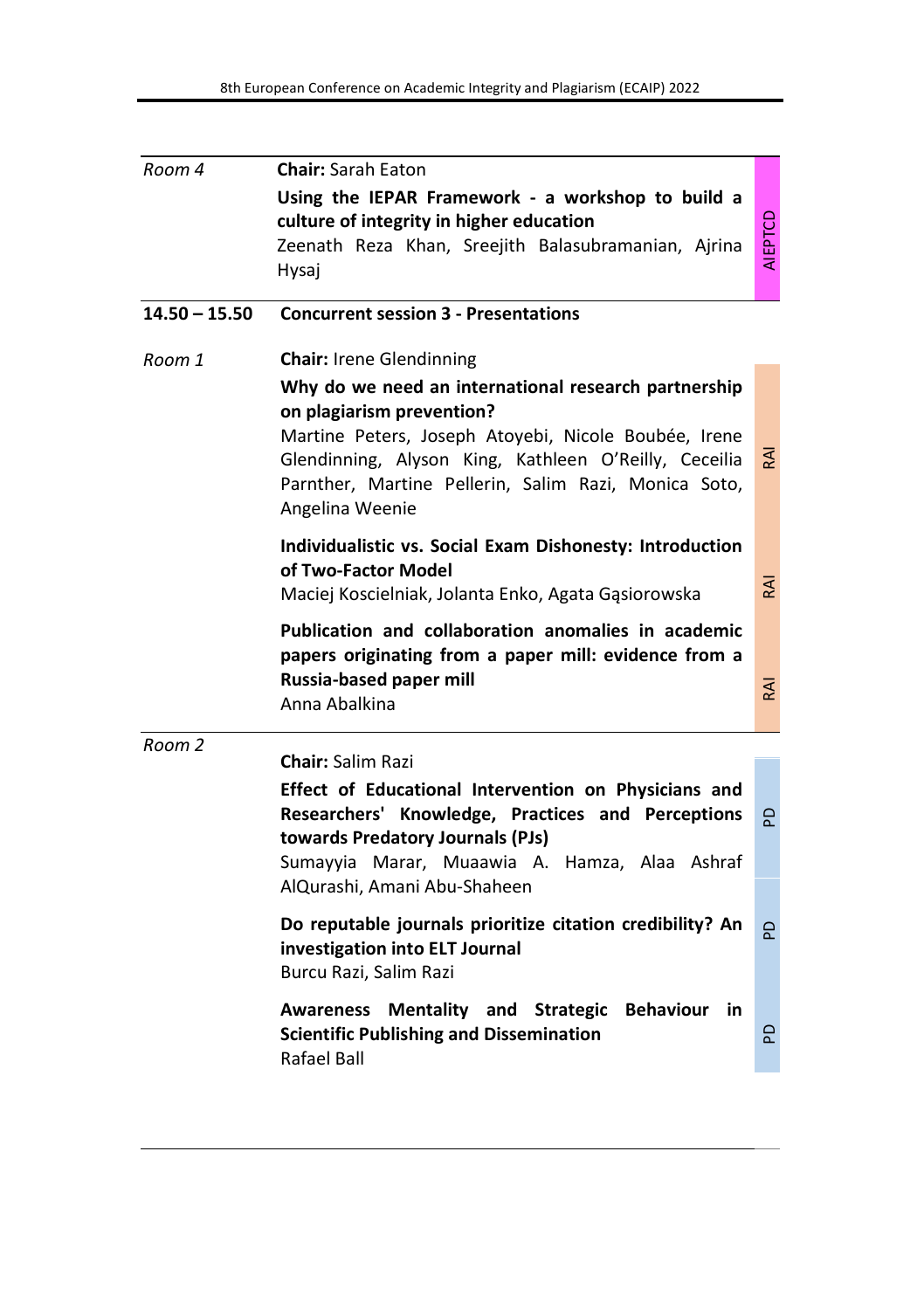| Room 3          | Chair: Tomáš Foltýnek                                                                                                                                                                          |         |
|-----------------|------------------------------------------------------------------------------------------------------------------------------------------------------------------------------------------------|---------|
|                 | <b>Contract Cheating Marketing in Thailand</b><br>Thomas Lancaster, Pundao Lertratkosum                                                                                                        | ႘       |
|                 | <b>Contract Cheating in Lithuania</b><br>Simona Vaškevičiūtė, Eglė Ozolinčiūtė                                                                                                                 | ပ္ပ     |
|                 | How many essay mills are targeting our students? An<br>exploratory study to count such services in the UAE<br>Zeenath Reza Khan                                                                | ပ္ပ     |
| Room 4          | <b>Chair:</b> Ana Sofia Carvalho                                                                                                                                                               |         |
|                 | 'Admit It, Learn from It and Don't Repeat It' - Applying<br>Paul Bear Bryant's Wisdom to Academic Integrity<br>Breaches.<br>Sandie Dann, Catherine Messinger                                   | CPDAI   |
|                 | Facilitating development of research ethics and integrity<br>leadership competencies<br>Anu Tammeleht, Erika Löfström, M J Rodríguez-Triana                                                    | CPDAI   |
|                 | Widening the Scope of Ethics in Social Research<br><b>Bibek Dahal</b>                                                                                                                          | RPT     |
| $15.55 - 16.55$ | <b>Concurrent session 4 - Presentations</b>                                                                                                                                                    |         |
| Room 1          | <b>Chair: Oliver Trevisiol</b>                                                                                                                                                                 |         |
|                 | European Institutions Collaborate in Facing Academic<br><b>Integrity Threats (FAITH)</b><br>Salim Razi, Ece Zehir Topkaya, Oliver Trevisiol, Rita Santos                                       | RAI     |
|                 | <b>Academic Integrity Strategies - Student Insights</b><br>Caroline Campbell, Lorna Waddington                                                                                                 | RAI     |
|                 | Speaking in Sources: A Pedagogy of Rhetorical<br>Intertextuality<br>Sandra Jamieson                                                                                                            | RAI     |
| Room 2          | Chair: Henrique Almeida                                                                                                                                                                        |         |
|                 | Student's perspectives on the use of animals in<br><b>Medicine and Veterinary Medicine undergraduate</b><br>education: an exploratory study<br>Cláudia Baptista, Pedro Oliveira, Laura Ribeiro | AIEPTCD |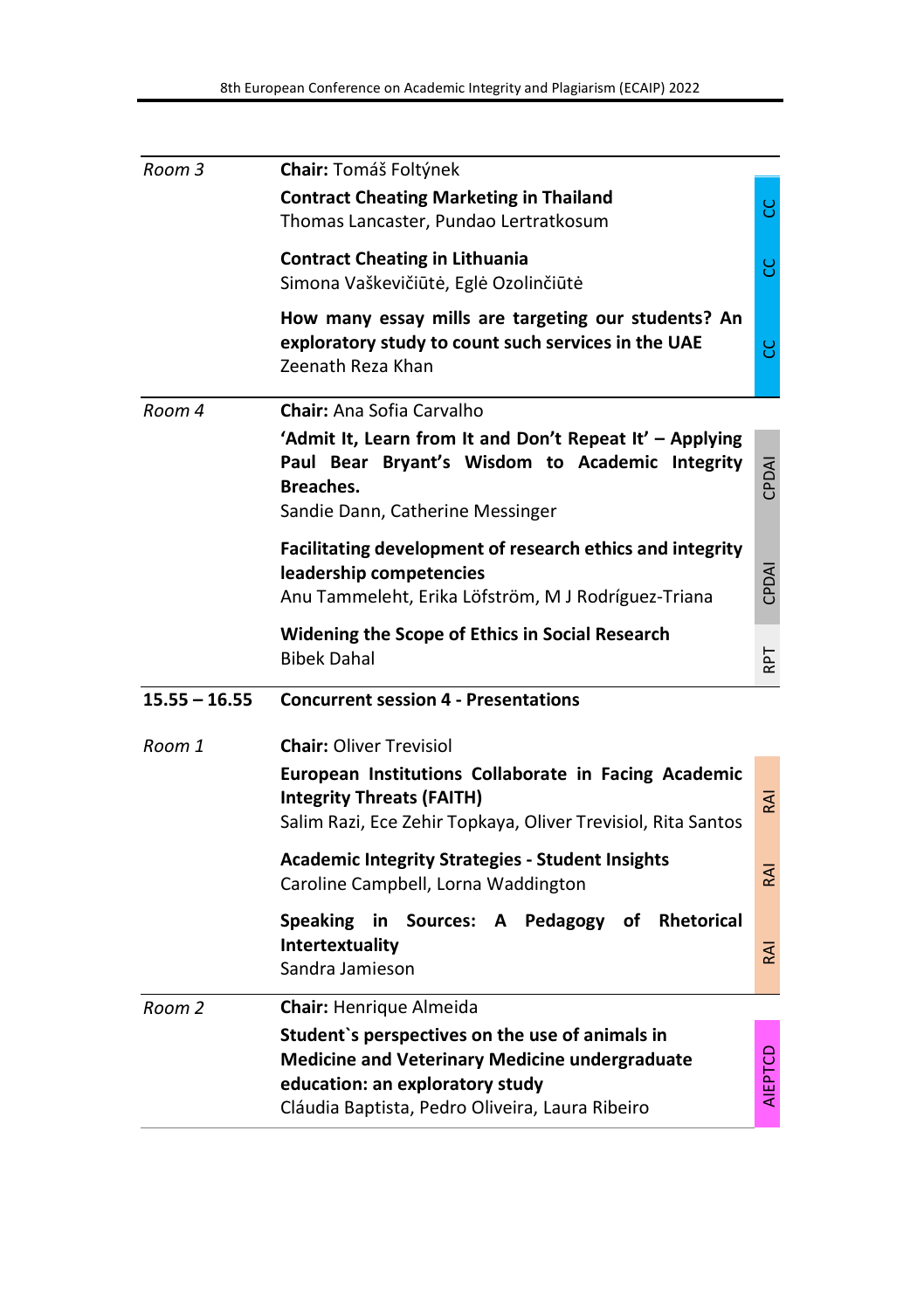|        | On the integration of research integrity issues within<br>science training - thoughts on resorting to visual<br>representations in the molecular biosciences<br>Maria Strecht Almeida, Maria do Rosário Almeida | AIEPTCD      |
|--------|-----------------------------------------------------------------------------------------------------------------------------------------------------------------------------------------------------------------|--------------|
|        | Three fuzzy areas in thinking about academic misconduct<br><b>Bradford Barnhardt</b>                                                                                                                            | AIEPTCD      |
| Room 3 | <b>Chair: Dita Dlabolova</b>                                                                                                                                                                                    |              |
|        | Testing of Support Tools for Plagiarism Detection for the<br>Japanese Language: TeSToP-J Project<br>Tolga Ozsen, Salim Razı, Özgür Çelik, Senem Çente Akkan,<br>İrem Saka, Tatsuya Sakaue                       | <b>GIN</b>   |
|        | From Plagiarism to Academic Integrity: Changing policy<br>in a changed landscape<br>Mairead Greene, Michelle Tooher                                                                                             | <b>AIPCS</b> |
|        | Policies and regulations against fraud in evaluations: the<br>situation of postgraduate level in Spain<br>Maria Isabel Sánchez-Escribano, Rubén Comas Forgas                                                    | <b>AIPCS</b> |
| Room 4 | Chair: Július Kravjar                                                                                                                                                                                           |              |
|        | Prototype tool for misconduct detection: a digital<br>forensics approach<br>Clare Johnson, Ross Davies, Mike Reddy                                                                                              | EMD          |
|        | Image reuse detection in large-scale document scientific<br>collection                                                                                                                                          |              |
|        | Oleg Bakhteev, Yury Chekhovich, Evgeny<br>Finogeev,<br>Gorlenko,<br>Tatiana<br>Mariam<br>Kaprielova,<br>Aleksandr<br>Kildyakov, Aleksandr Ogaltsov                                                              |              |
|        | Detecting Potential Academic Misconduct in Canva<br><b>Quizzes</b><br>Christopher Nitta, Talitha van der Meulen, Marilyn Derby                                                                                  | TMD          |
| 17.00  | <b>Welcome reception and ENAI Awards Ceremony</b>                                                                                                                                                               |              |

CIM Hall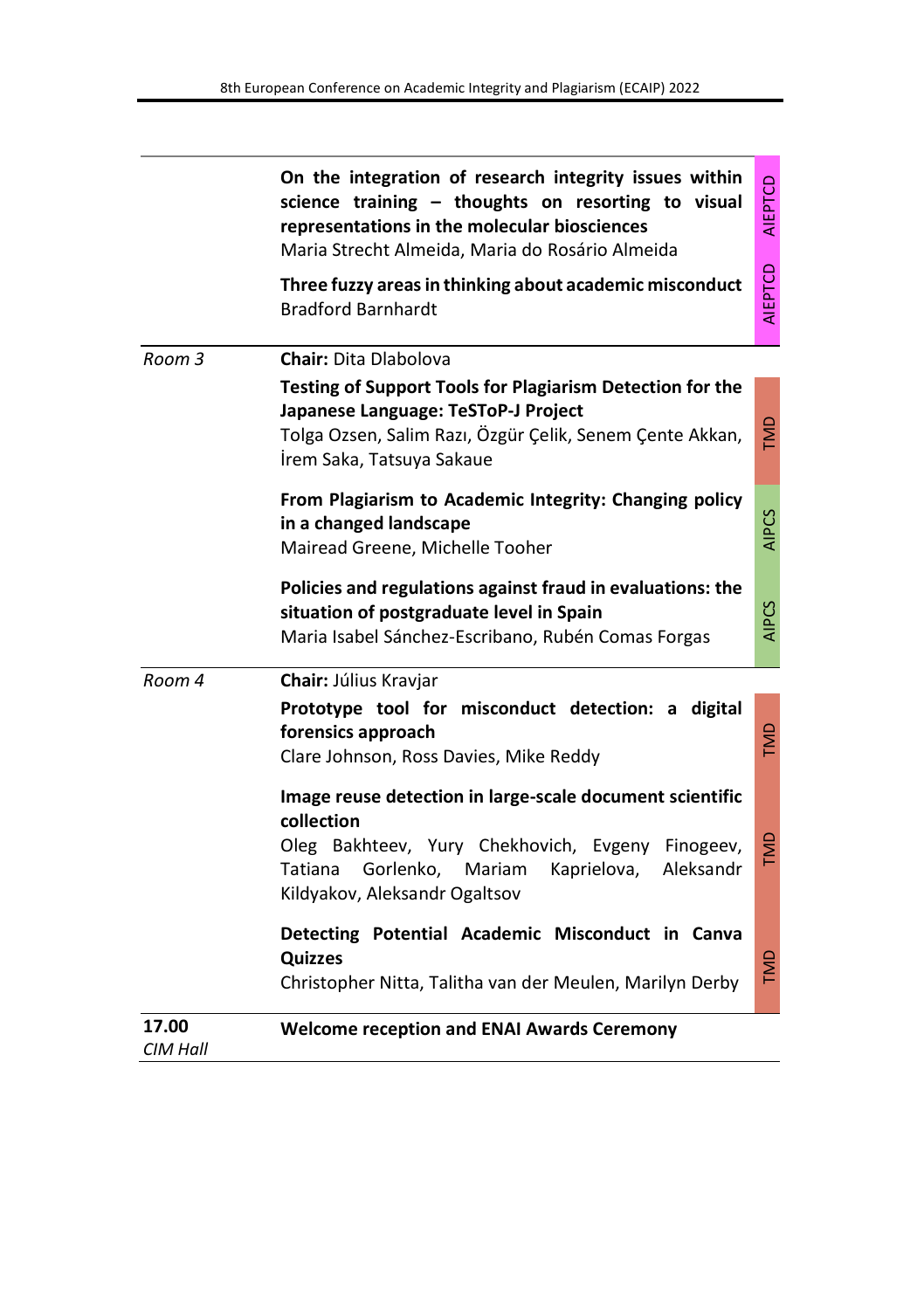# Detailed Programme - Thursday, 5<sup>th</sup> May

| $9.00 - 9.30$<br>Registration desk       | Registration                                                                                                                                                                                                                                        |            |
|------------------------------------------|-----------------------------------------------------------------------------------------------------------------------------------------------------------------------------------------------------------------------------------------------------|------------|
| $9.30 - 10.30$                           | Keynote speech by Ana Marušić                                                                                                                                                                                                                       |            |
| <b>CIM Auditorium</b>                    | Challenges in publishing ethics and integrity                                                                                                                                                                                                       |            |
|                                          | <b>Chair: Raquel Soares</b>                                                                                                                                                                                                                         |            |
| $10.30 - 10.50$<br>CIM Hall              | Coffee break                                                                                                                                                                                                                                        |            |
| $10.50 - 11.35$                          | <b>Concurrent session 5 - Workshops</b>                                                                                                                                                                                                             |            |
| Room 1                                   | <b>Chair: Irene Glendinning</b>                                                                                                                                                                                                                     |            |
|                                          | Coming Clean – Addressing the Issues Where a Student<br><b>Self Declares Contract Cheating</b><br>Thomas Lancaster, Michael Draper, Sandie Dann, Robin<br>Crockett, Irene Glendinning                                                               | ပ္ပ        |
| Room 2                                   | <b>Chair:</b> Shiva D. Sivasubramaniam<br>Improper, unethical, or both? - Reflecting<br>on<br>opportunistic questionable academic practices during<br>Covid-19 by HE students<br>Shiva D. Sivasubramaniam, Salim Razi, Zeenath Reza<br>Khan         | <b>IRP</b> |
| Room 3                                   | <b>Chair:</b> Laura Ribeiro<br>Authorship in science: practices across fields and<br>borders<br>Laura Ribeiro, Sandra F. Gomes, Ana Cristina Veríssimo,<br>Raquel Soares                                                                            | 윤          |
| Room 4                                   | Chair: Sonja Bjelobaba<br>Checklists for Master Students, PhD students, and Their<br>Supervisors on the Transition from Academic Integrity<br>to Research Ethics<br>Veronika Králíková, Sonja Bjelobaba, Inga Gaižauskaitė,<br>William Bülow O-Nils | ㅎ          |
| $11.40 - 12.40$<br><b>CIM Auditorium</b> | Panel discussion   Sponsored by Turnitin<br>Andreas Ohlson, Tomáš Foltýnek, Martine Peters,<br>Katrīna Sproģe<br>Chair: Sonja Bjelobaba                                                                                                             |            |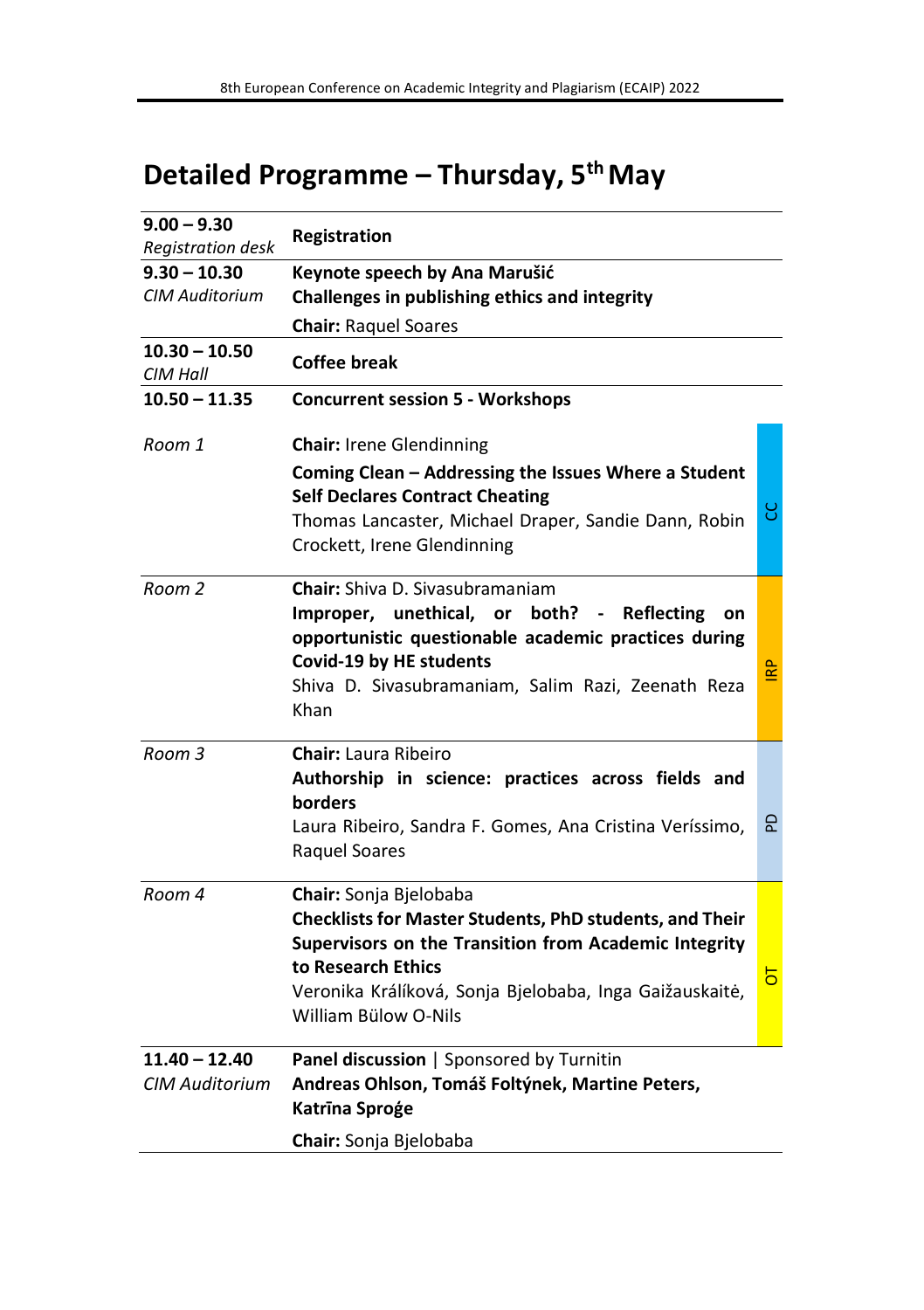| $12.40 - 14.00$<br><b>Restaurant YOU</b> | Lunch                                                                                                                                                                                                                                                                                                                        |                |
|------------------------------------------|------------------------------------------------------------------------------------------------------------------------------------------------------------------------------------------------------------------------------------------------------------------------------------------------------------------------------|----------------|
| $14.00 - 15.00$                          | <b>Concurrent session 6 - Presentations</b>                                                                                                                                                                                                                                                                                  |                |
| Room 1                                   | <b>Chair:</b> Martine Peters<br>Video Analysis of High School and College Students' Use<br>of Citations and Paraphrases<br>Martine Peters, Tessa Boies, Sarah Beauchemin-Roy                                                                                                                                                 | $\overline{A}$ |
|                                          | The<br>relation of writing anxiety and<br>academic<br>misconduct in Japanese language education<br>Senem Çente Akkan, Tolga Özşen                                                                                                                                                                                            | $\overline{A}$ |
|                                          | The Challenge of maintaining Academic Integrity and<br><b>Reducing Statistics Anxiety - Comparing between three</b><br><b>Learning Environments</b><br>Yovav Eshet, Pnina Steinberger, Keren Grinautsky                                                                                                                      | ΚĀ             |
| Room 2                                   | <b>Chair:</b> Debora Weber-Wulff<br>See you in court! German court decisions about<br>doctoral degrees revoked for plagiarism<br>Debora Weber-Wulff                                                                                                                                                                          | $\overline{5}$ |
|                                          | Responsible<br>Scientific<br><b>Research:</b><br><b>Challenges</b><br>and<br><b>Opportunities for Ethics/Integrity Officers</b><br>Susana Magalhães                                                                                                                                                                          | $\overline{5}$ |
|                                          | Consequences, Rules or Virtues: How EFL Students<br>Justify Their Actions?<br>Özgür Çelik                                                                                                                                                                                                                                    | $\overline{5}$ |
| Room 3                                   | <b>Chair:</b> Shiva D. Sivasubramaniam<br>Changing<br>trends<br>academic<br>in<br>integrity<br>policy<br>development: Implications for post-COVID era<br>Salim Razi, Irene Glendinning, Shiva D. Sivasubramaniam,<br>Sarah Elaine Eaton, Özgür Çelik, Zeenath Reza Khan,<br>Sonja Bjelobaba, Teddi Fishman, Lorna Waddington | <b>AIPCS</b>   |
|                                          | <b>Academic</b><br>"connections":<br>Making<br>Integrity<br>(Re)developing NWU standard operating procedures<br>(SOPs) at the North-West University, South Africa<br>Zander Janse van Rensburg, Anné Verhoef, Mariette<br>Fourie                                                                                             | <b>AIPCS</b>   |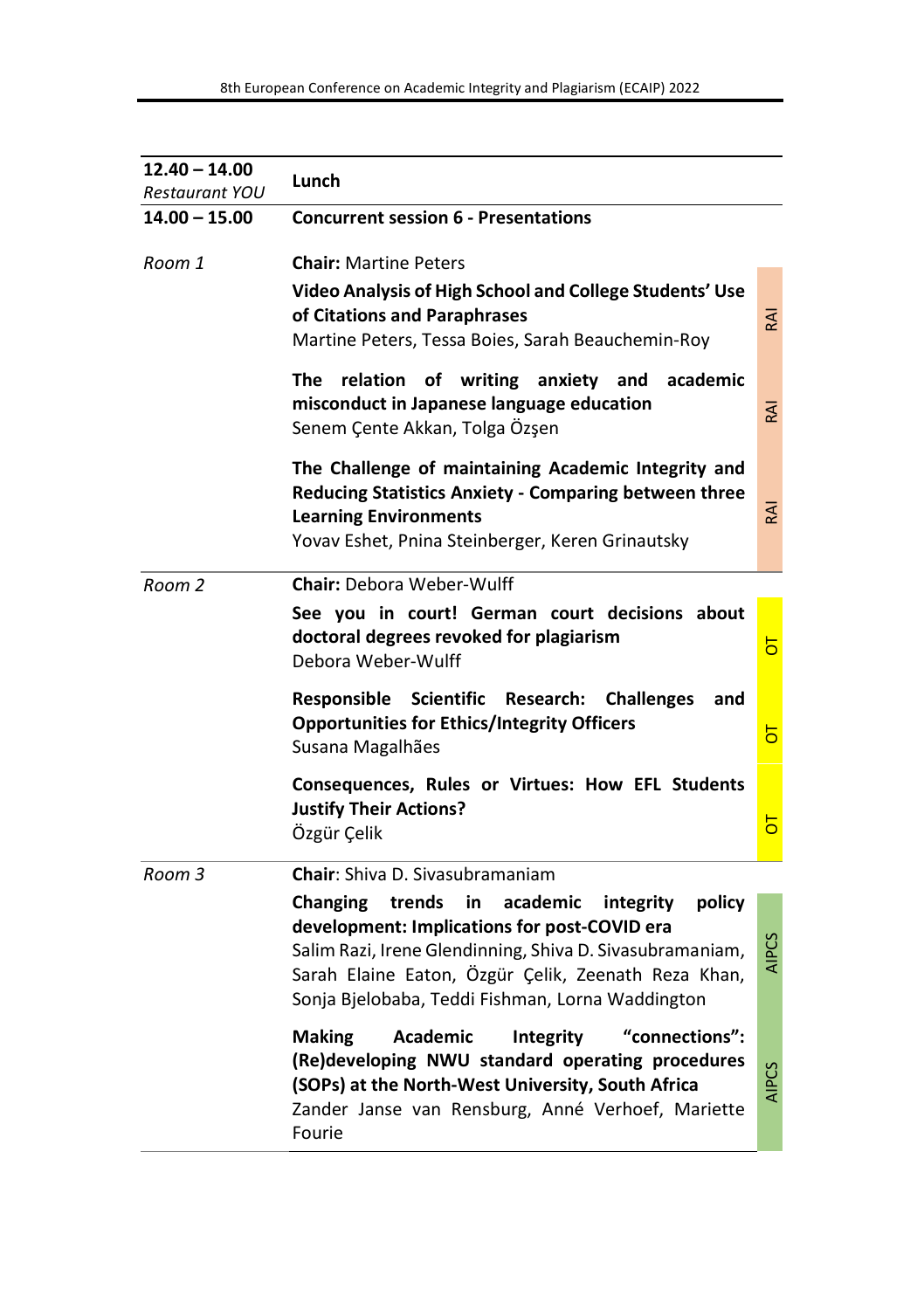|                                   | Enhancing Academic Integrity through a Community of<br>Practice - Quo Vadis? An Appreciative Inquiry lens<br>Mariette Fourie, Anné Verhoef, Zander Janse van<br>Rensburg                                  | 윤              |
|-----------------------------------|-----------------------------------------------------------------------------------------------------------------------------------------------------------------------------------------------------------|----------------|
| Room 4                            | <b>Chair: Raguel Soares</b>                                                                                                                                                                               |                |
|                                   | Academic Integrity, Blended Learning and Virtual<br>Delivery - Sector responses in the context of an<br><b>Institutional Case Study</b><br>Michael Draper, Alison Perry, Joanne Berry                     | <b>AIEPTCD</b> |
|                                   | Development of a Course-level Academic Integrity<br>Policy for Collaborative, Small-group Tasks Promoting<br><b>Active Learning</b><br>Ece Zehir Topkaya, Burcu Özge Razı, Tunahan Kürşat<br><b>ilhan</b> | AIEPTCD        |
|                                   | Teaching Academic Writing Skills: A Narrative<br>Literature Review of Unifying Academic Values through<br><b>Academic Integrity</b><br>Ajrina Hysaj, Mark Freeman, Zeenath Reza Khan                      | AIEPTCD        |
| $16.00 - 19.30$                   | <b>Guided sightseeing tour</b><br><b>Visit to Porto Wine Cellar</b>                                                                                                                                       |                |
| $19.30 - 22.30$<br>Casa da Música | Gala dinner                                                                                                                                                                                               |                |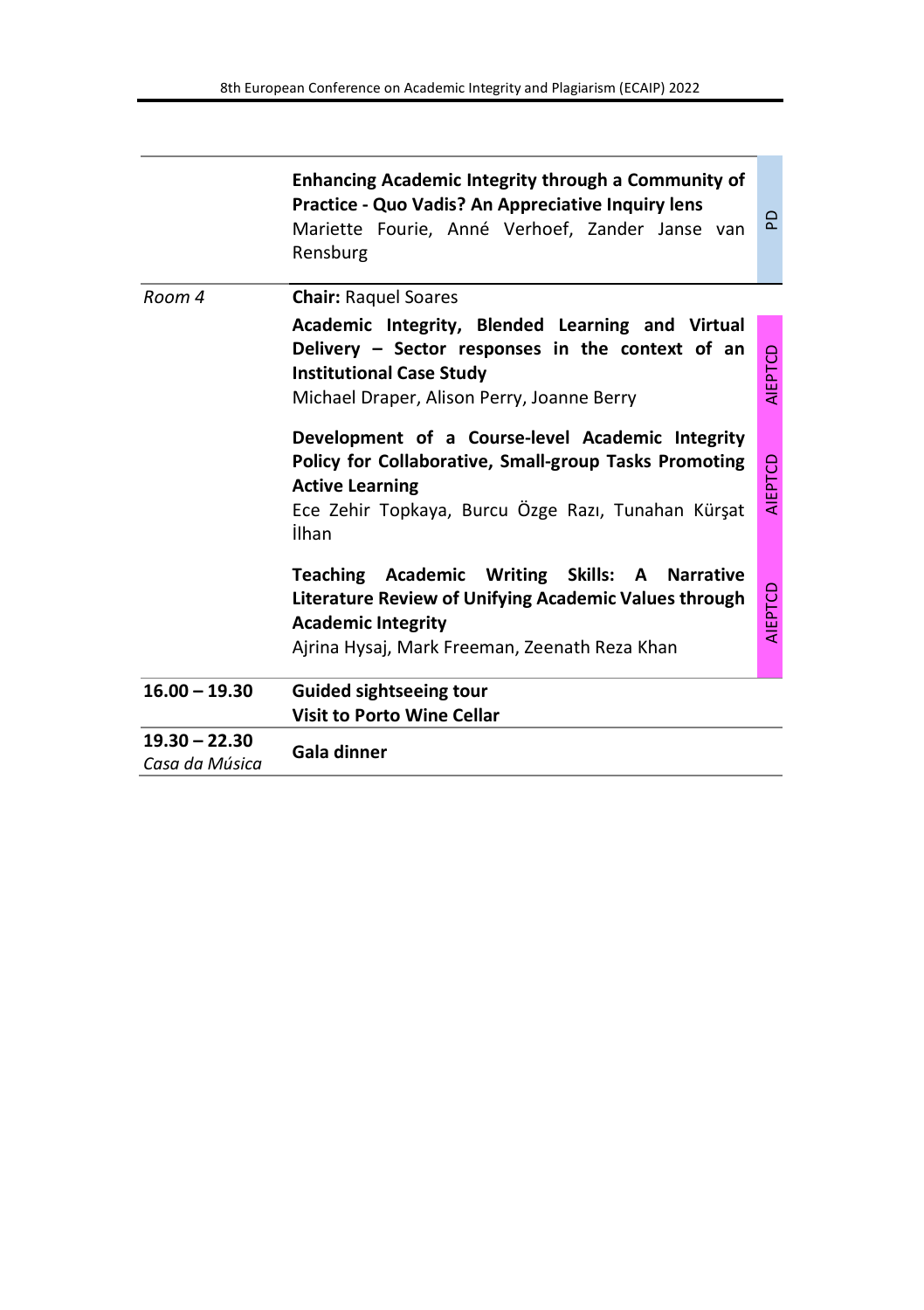## Detailed Programme - Friday, 6<sup>th</sup> May

| $9.00 - 9.30$<br><b>Registration desk</b> | Registration                                                                                                                                                                                                                                                                                                                     |                |
|-------------------------------------------|----------------------------------------------------------------------------------------------------------------------------------------------------------------------------------------------------------------------------------------------------------------------------------------------------------------------------------|----------------|
| $9.30 - 10.30$<br><b>CIM Auditorium</b>   | Keynote speech by Elisabeth Bik<br>The Dark Side of Science: Misconduct in Biomedical<br>Research                                                                                                                                                                                                                                |                |
|                                           | <b>Chair:</b> Tomáš Foltýnek                                                                                                                                                                                                                                                                                                     |                |
| $10.30 - 10.50$<br>CIM Hall               | Coffee break                                                                                                                                                                                                                                                                                                                     |                |
| $10.50 - 11.35$                           | Concurrent session 7 - Workshops                                                                                                                                                                                                                                                                                                 |                |
| Room 1                                    | <b>Chair:</b> Teddi Fishman<br>Responding to Misconduct with Education: Academic<br><b>Integrity Remediation to Reduce Recidivism</b><br>Kelly H. Ahuna, Loretta Frankovitch                                                                                                                                                     | <b>BPRM</b>    |
| Room 2                                    | Chair: Laura Ribeiro<br>Approaches to qualitative research in academic<br>integrity: challenges and solutions<br>Inga Gaizauskaite, Ana Cristina Veríssimo, Salim Razi,<br>Shiva D. Sivasubramaniam, Sonja Bjelobaba, Zeenath<br>Reza Khan, Laura Ribeiro, Irene Glendinning, Franca<br>Marino, Lorna Waddington, Tomáš Foltýnek | RAI            |
| Room 3                                    | <b>Chair:</b> Sonja Bjelobaba<br>Guidelines on the Transition from Academic Integrity to<br><b>Ethics in Citizen Science</b><br>Eglė Ozolinčiūtė, Sonja Bjelobaba, Julija Umbrasaitė                                                                                                                                             | $\overline{5}$ |
| Room 4                                    | <b>Chair: Pedro Oliveira</b><br>Academic integrity and the shift to multimodal<br>assessment<br>Dimitar Angelov                                                                                                                                                                                                                  | AIEPTCD        |
| $11.40 - 12.40$                           | Concurrent session 8 - Presentations                                                                                                                                                                                                                                                                                             |                |
| Room 1                                    | Chair: Henrique Almeida<br>Academic<br>Integrity<br>and<br><b>Research</b><br><b>Ethics</b><br>as<br><b>Transdisciplinary Fields of Research</b><br>Sarah Elaine Eaton                                                                                                                                                           | <b>RAI</b>     |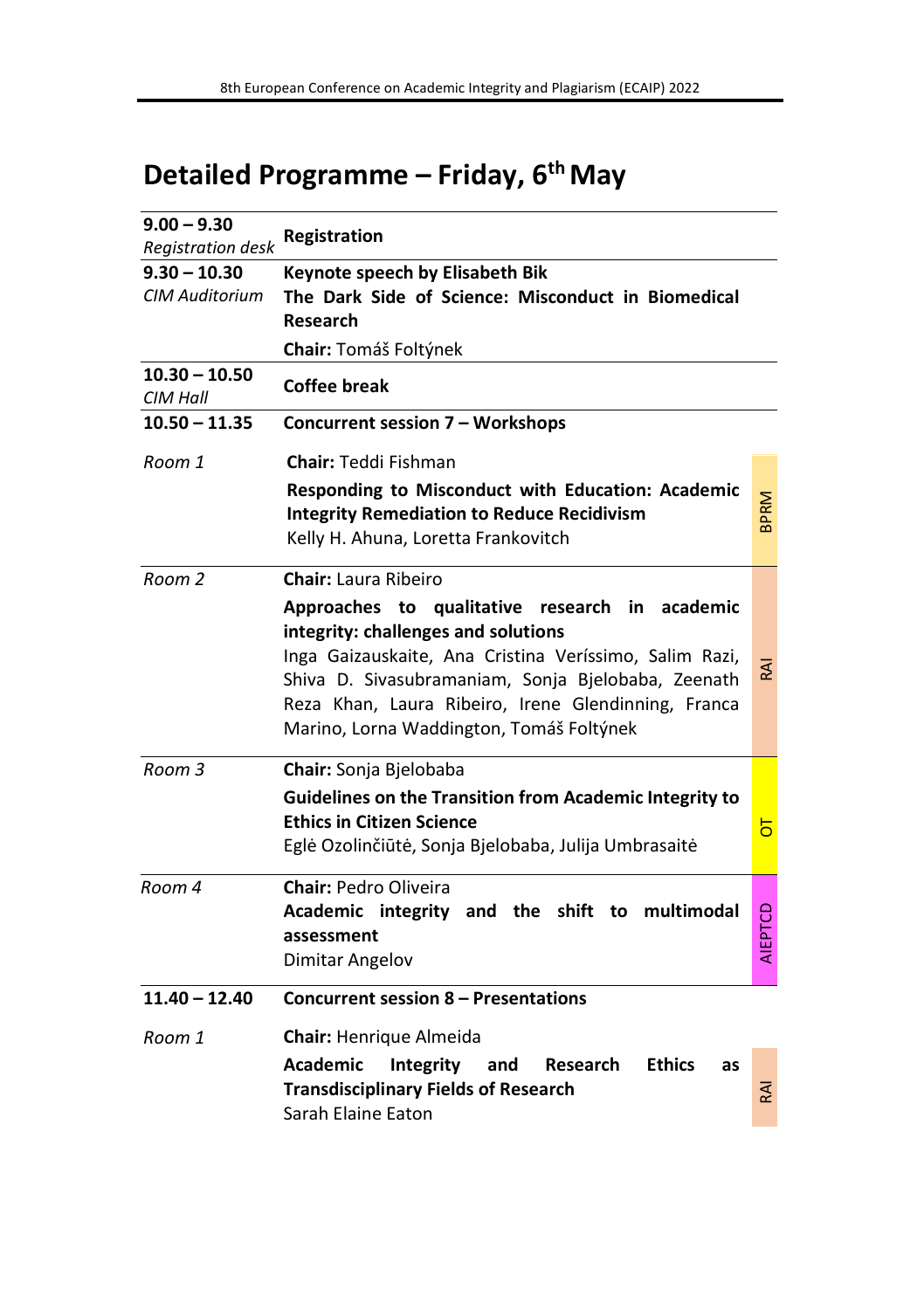|        | Research ethics at the University of Porto: a study using<br>the ENAI self-evaluation tools<br>Fernanda Leite, Ana Cristina Veríssimo, Sandra F. Gomes,<br>Shiva D. Sivasubramaniam, Milton Severo, Laura Ribeiro                 | $\overline{A}$ |
|--------|-----------------------------------------------------------------------------------------------------------------------------------------------------------------------------------------------------------------------------------|----------------|
|        | Applying the ENAI self-evaluation tools to assess<br>students' academic integrity at the University of Porto<br>Ana Cristina Veríssimo, André Cambra, Pedro Oliveira,<br>Paula Mena Matos, Milton Severo, Laura Ribeiro           | $\overline{z}$ |
| Room 2 | <b>Chair: Irene Glendinning</b><br>Artificial Intelligence Led Threats To Academic Integrity<br><b>Thomas Lancaster</b>                                                                                                           | ႘              |
|        | A rule-based decision support system for detecting,<br>reporting, and substantiating contract cheating within<br>assignments in computing courses in UK Higher<br><b>Education</b><br>Suraj Ajit, Aparna Maikkara                 | ပ္ပ            |
| Room 3 | Chair: Inga Gaižauskaitė<br>Exploring teachers' perception of parental involvement<br>during primary school assessments in a Middle Eastern<br>country<br>Veena Mulani, Zeenath Reza Khan                                         | AIEPTCD        |
|        | The State of Academic Integrity Education and Policy<br>Development in Primary and Secondary Schools in<br><b>Europe: A Call for Action</b><br>Zakir Hossain, Ozgür Çelik, Corinne Hertel                                         | AIEPTCD        |
|        | How we respond to academic misconduct at UDEM<br>Adriana Lizeth Barberena-Cerda                                                                                                                                                   | <b>BPRM</b>    |
| Room 4 | <b>Chair:</b> Tomáš Foltýnek<br>Support for victims of academic misconduct:<br>an<br>interactive portal and support network<br>Dita Henek Dlabolova, Tomáš Foltýnek, Rita Santos                                                  | SMV            |
|        | <b>INTEGRITY</b> project: Promoting<br>H2020<br>Academic<br>Integrity at Portuguese High Schools via developing<br>module and assessment strategies<br>Rita Santos, Igor Lopes, Paulo Gomes, Júlio Borlido<br>Santos, Anna Olsson | TMD            |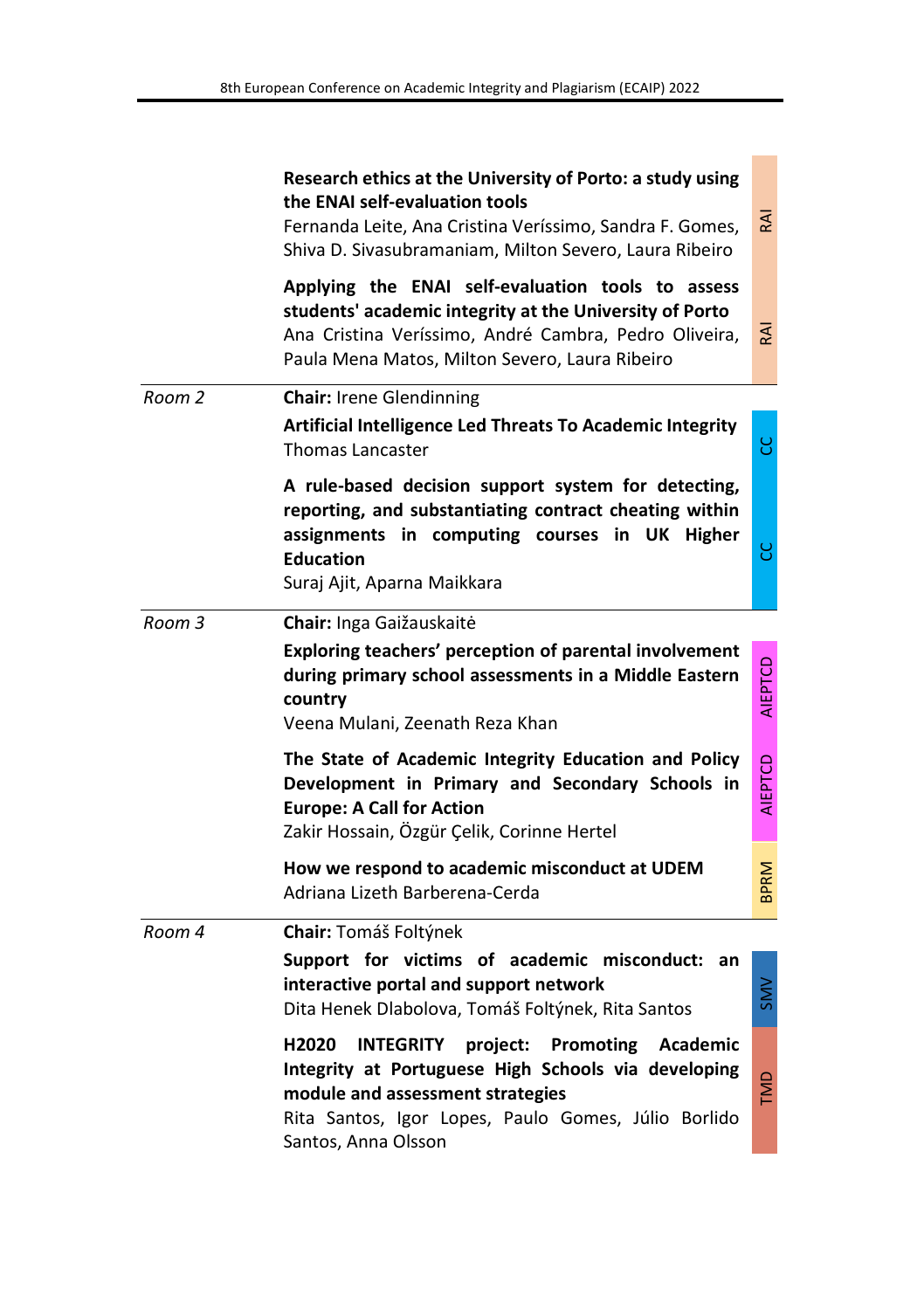|                                   | Pupils' informal social strategies in managing individual<br>regular schoolwork and leaked National Tests - the<br>sidestepping of two control systems for equitable<br>grading<br>Charlotta Rönn | <b>AICD</b> |
|-----------------------------------|---------------------------------------------------------------------------------------------------------------------------------------------------------------------------------------------------|-------------|
| $12.40 - 14.00$<br>Restaurant YOU | Lunch                                                                                                                                                                                             |             |
| $14.00 - 15.00$                   | <b>Concurrent session 9 - Presentations</b>                                                                                                                                                       |             |
| Room 1                            | Chair: Sara Rodrigues<br>Graduate students' reflections as partners of academic<br>integrity advocacy during Covid-19<br>Beatriz Antonieta Moya, Alex Paquette, Sarah Elaine<br>Eaton             | RAI         |
|                                   | What's the Harm? The Professor Will Never Know:<br>Understanding How Students Justify Participating in the<br>"Grey Areas" of Academic Integrity<br>Kelley Packalen, Kate Rowbotham               | RAI         |
|                                   | Internationalisation of higher education in Finland $-$ A<br>challenge for integrity in academic writing at Master's<br>level<br>Erja Moore                                                       | RAI         |
| Room 2                            | <b>Chair:</b> Martine Peters<br>Research Ethics Training to Facilitate Collaboration in an<br><b>International Partnership</b><br>Catherine Déri, Martine Peters                                  | <b>P</b>    |
|                                   | Intended and actual effects on academic integrity<br>during COVID-19 closures - Case Study of University of<br><b>Public Service</b><br>Gabor Laszlo                                              | È           |
|                                   | The<br>οf<br>proofreading:<br>institutional<br>areas<br>grey<br>approaches to the use of third parties and guidance to<br>students.<br>Mary Davis                                                 | <b>IRP</b>  |
| Room 3                            | <b>Chair:</b> Fernanda Leite<br><b>Bioethics in Medical Education in Angola</b><br>Edson Alfredo, Natan Monsores de Sá                                                                            | 8<br>AIEPT  |